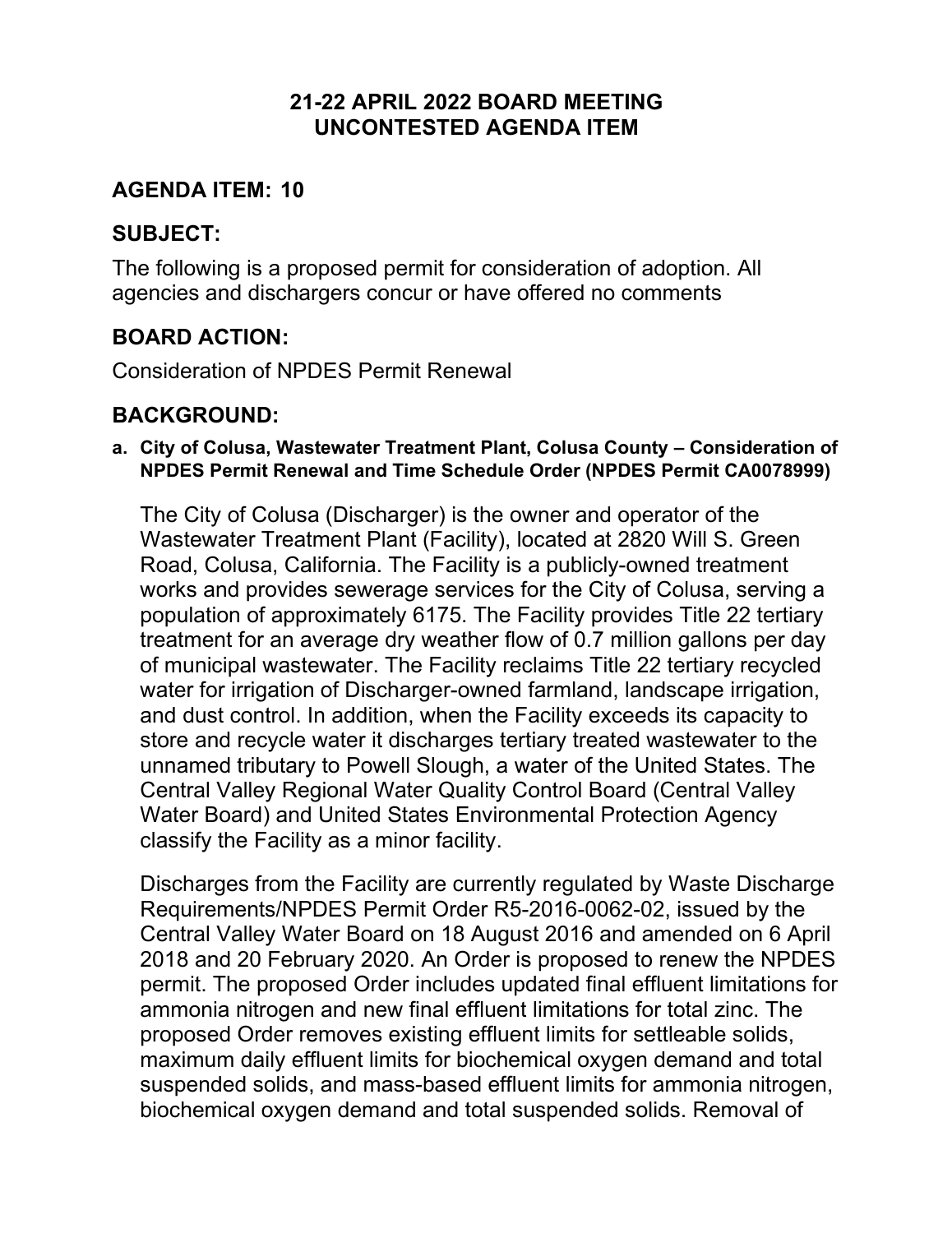these limits will not result in an increase in discharge of the pollutants or in the degradation of the receiving water. A Time Schedule Order is proposed to provide the Discharger time to complete a compliance project that will enable the Discharger to comply with the final zinc effluent limitations while providing protection from mandatory minimum penalties for violations of the new final zinc effluent limitations.

The proposed Orders were issued for a 30-day public comment period on 16 February 2022 with comments due by 18 March 2022. No comments were received.

#### **b. City of Corning, Corning Wastewater Treatment Plant, Tehama County – Consideration of NPDES Permit Renewal (NPDES Permit CA0004995)**

The City of Corning (hereinafter Discharger) is the owner of the Corning Wastewater Treatment Plant (hereinafter Facility), a Publicly-Owned Treatment Works. The Facility is operated by Inframark, a contract operator retained by the Discharger. The design average dry weather flow capacity of the Facility is 1.4 million gallons per day (mgd). The treatment system consists of influent screening, an oxidation ditch, secondary clarifiers, disinfection with gaseous chlorine, and dechlorination.

Solids wasted from the secondary treatment system are thickened, dewatered via sludge drying beds, and then hauled to a solid waste landfill for final disposal. Treated wastewater is discharged year-round to the Sacramento River, a water of the United States, using an outfall and multiport diffuser system that is shared with treated effluent from Bell-Carter Olive Company's Industrial Wastewater Treatment Plant. Discharge from Bell-Carter Olive Company is regulated under a separate NPDES permit (Order R5-2021-0021). The outfall and diffuser system is owned by the Discharger.

The existing NPDES permit has water quality based effluent limitations for ammonia, chlorine residual, nitrate plus nitrite, and dichlorobromomethane. Review of the last three years of effluent/receiving water data indicated that there is still reasonable potential to exceed water quality objectives for ammonia, chlorine residual, nitrate plus nitrite, and dichlorobromomethane. Additionally, new zinc effluent limitations will be included in the permit renewal. The Discharger is able to immediately comply with the effluent limitations for ammonia, chlorine residual, zinc, dichlorobromomethane, and nitrate plus nitrite.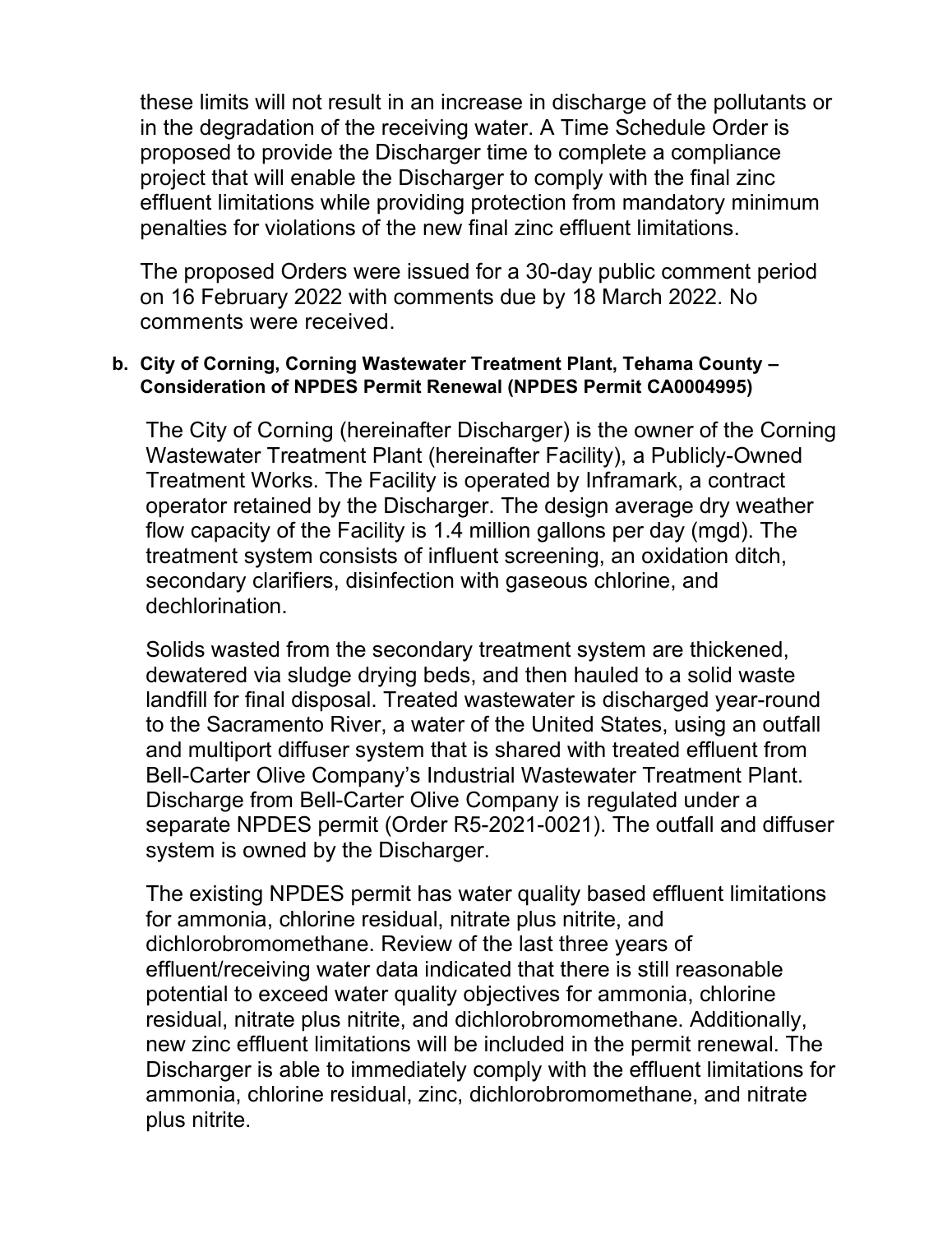The proposed order was sent to the Discharger and interested persons on 24 February 2022 for a 30-day comment period. No comments on the proposed order were received.

**c. General Waste Discharge Requirements/National Pollutant Discharge Elimination System Permit, Municipal Wastewater Dischargers That Meet Objectives/Criteria At The Point Of Discharge To Surface Water, Consideration of NPDES General Permit Amendment (NPDES Permit CAG585001), All Counties in Region 5**

The Central Valley Regional Water Quality Control Board (Central Valley Water Board) adopted General Waste Discharge Requirements for Municipal Wastewater Dischargers That Meet Objectives/Criteria at the Point of Discharge to Surface Water (Municipal General Order) on 11 August 2017. The Municipal General Order is for major and minor discharges from publicly owned treatment works or privately owned treatment works. The Municipal General Order is for facilities that provide secondary, advanced-secondary, or tertiary treatment for municipal and domestic wastewater and comply with effluent limitations at the point of discharge to receiving surface waters within the Central Valley Region.

The proposed Amending Order for the Municipal General Order includes effluent limitations for selenium and thallium based on California Toxics Rule criteria for protection of freshwater aquatic life and protection of human health, respectively, and editorial changes.

The tentative Amending Order was issued for a 30-day public comment period on 17 February 2022 with comments due on 20 March 2022. Comments were received from the El Dorado Irrigation District and City of Roseville. The proposed Amending Order has been modified to address editorial comments regarding table numbering. Central Valley Water Board staff concur with the remaining comments, which will be addressed in the Municipal General Order renewal scheduled for later this year, including additional selenium and thallium effluent limitations based on a range of coefficients of variation and for waterbodies without the MUN beneficial use.